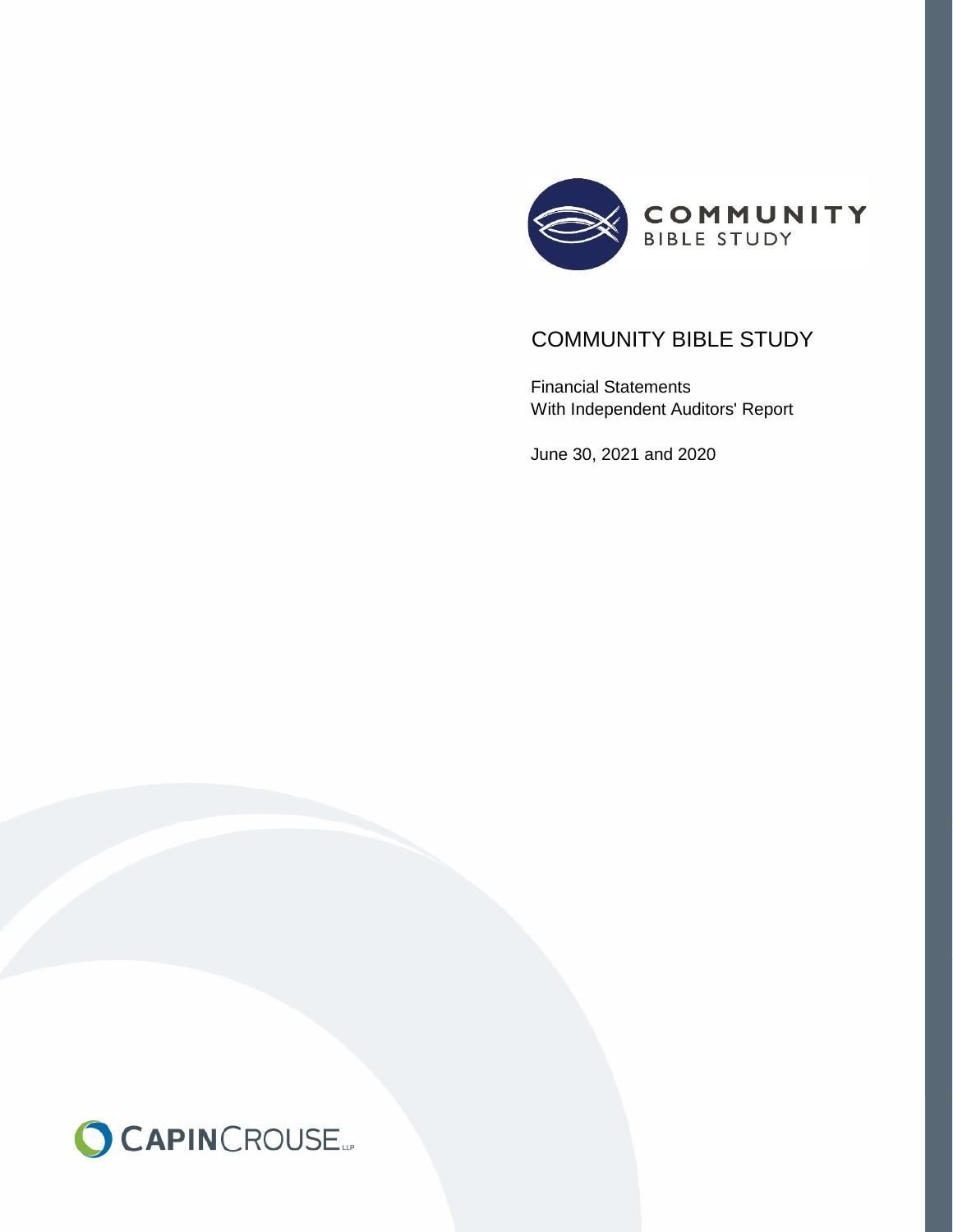### **Table of Contents**

| Independent Auditors' Report<br><b>Financial Statements</b><br><b>Statements of Financial Position</b><br>3<br><b>Statements of Activities</b><br>4<br>Statement of Functional Expenses - Year Ended June 30, 2021<br>Statement of Functional Expenses - Year Ended June 30, 2020<br>6<br><b>Statements of Cash Flows</b><br>Notes to Financial Statements<br>8 | Page |
|-----------------------------------------------------------------------------------------------------------------------------------------------------------------------------------------------------------------------------------------------------------------------------------------------------------------------------------------------------------------|------|
|                                                                                                                                                                                                                                                                                                                                                                 |      |
|                                                                                                                                                                                                                                                                                                                                                                 |      |
|                                                                                                                                                                                                                                                                                                                                                                 |      |
|                                                                                                                                                                                                                                                                                                                                                                 |      |
|                                                                                                                                                                                                                                                                                                                                                                 |      |
|                                                                                                                                                                                                                                                                                                                                                                 |      |
|                                                                                                                                                                                                                                                                                                                                                                 |      |
|                                                                                                                                                                                                                                                                                                                                                                 |      |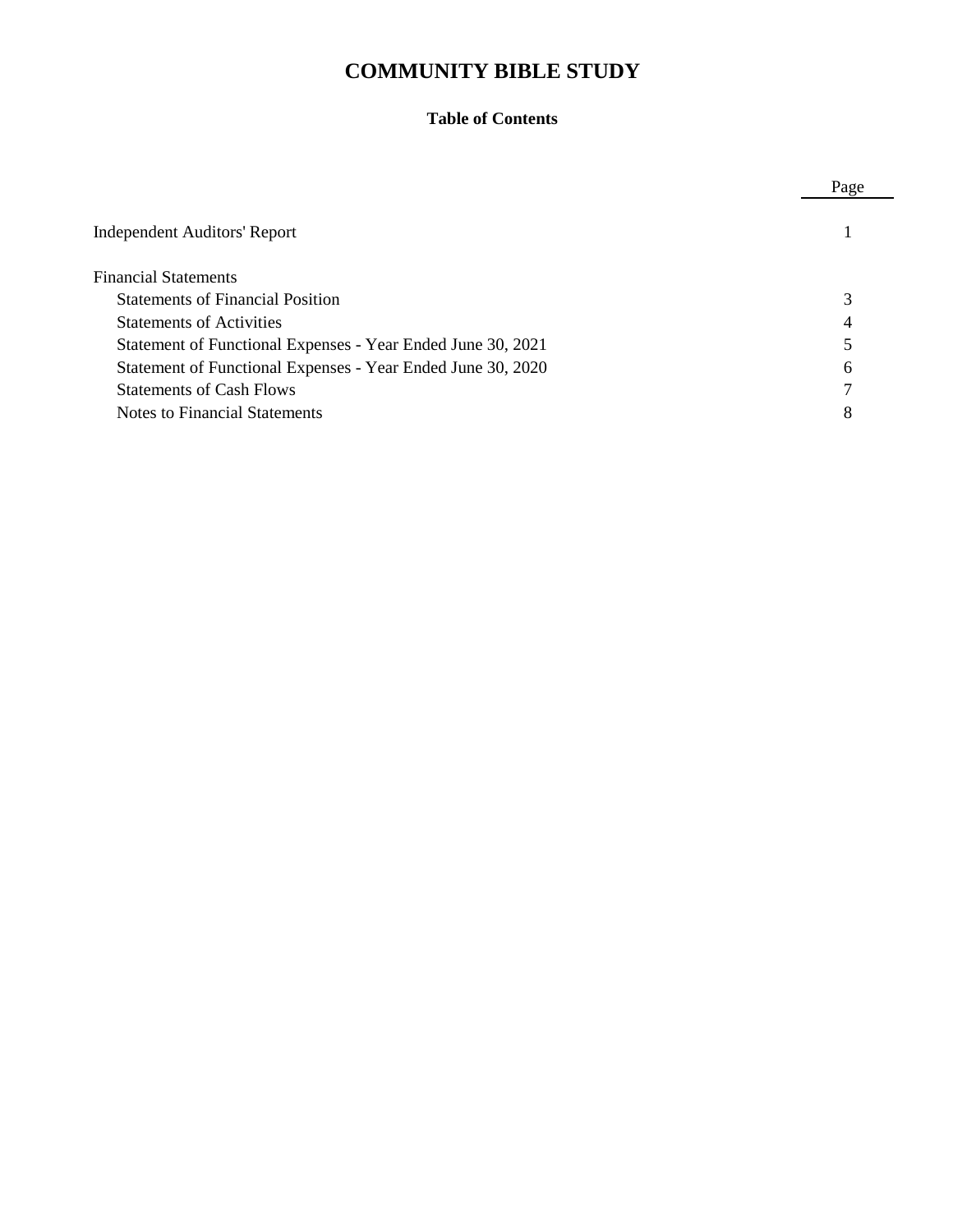

### **INDEPENDENT AUDITORS' REPORT**

Board of Trustees Community Bible Study Colorado Springs, Colorado

We have audited the accompanying financial statements of Community Bible Study, which comprise the statements of financial position as of June 30, 2021 and 2020, and the related statements of activities, functional expenses, and cash flows for the years then ended, and the related notes to the financial statements.

#### *Management's Responsibility for the Financial Statements*

Management is responsible for the preparation and fair presentation of these financial statements in accordance with accounting principles generally accepted in the United States of America; this includes the design, implementation, and maintenance of internal control relevant to the preparation and fair presentation of financial statements that are free from material misstatement, whether due to fraud or error.

#### *Auditors' Responsibility*

Our responsibility is to express an opinion on these financial statements based on our audits. We conducted our audits in accordance with auditing standards generally accepted in the United States of America. Those standards require that we plan and perform the audit to obtain reasonable assurance about whether the financial statements are free from material misstatement.

An audit involves performing procedures to obtain audit evidence about the amounts and disclosures in the financial statements. The procedures selected depend on the auditor's judgment, including the assessment of the risks of material misstatement of the financial statements, whether due to fraud or error. In making those risk assessments, the auditor considers internal control relevant to the entity's preparation and fair presentation of the financial statements in order to design audit procedures that are appropriate in the circumstances, but not for the purpose of expressing an opinion on the effectiveness of the entity's internal control. Accordingly, we express no such opinion. An audit also includes evaluating the appropriateness of accounting policies used and the reasonableness of significant accounting estimates made by management, as well as evaluating the overall presentation of the financial statements.

We believe that the audit evidence we have obtained is sufficient and appropriate to provide a basis for our audit opinion.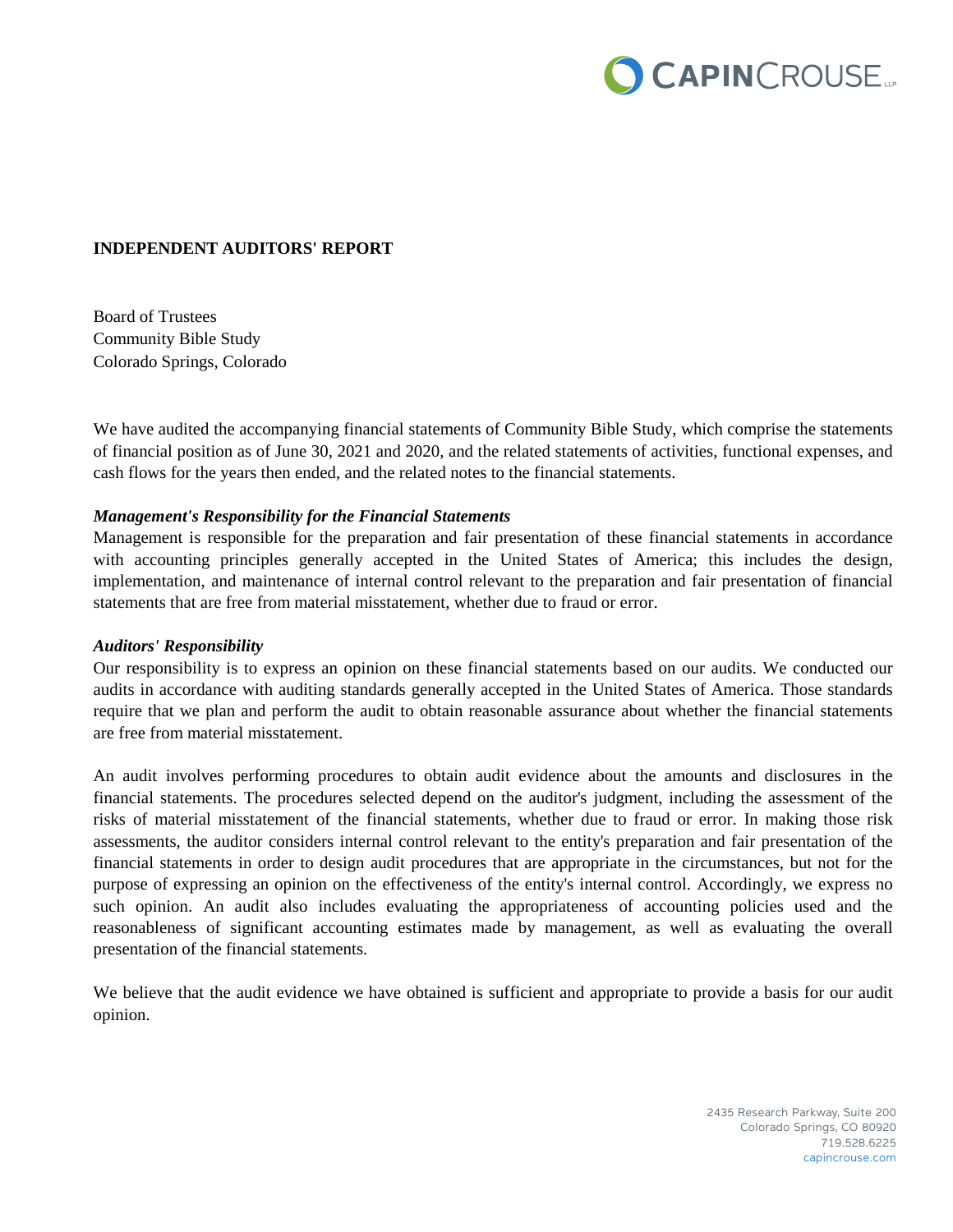Financial reporting. According to the such opinion. An audit also includes the such of Trustees examining, on a test basis, on a test basis, on a test basis, on a test basis, on a test basis, on a test basis, on a test bas Community Bible Study Colorado Springs, Colorado

#### *Opinion*  $\Omega$ inion, the financial statements referred to above present fairly, in all material respects, the financial respects, the financial respects, the financial respects, the financial respects, the financial respects, the f

In our opinion, the financial statements referred to above present fairly, in all material respects, the financial position of Community Bible Study as of June 30, 2021 and 2020, and the changes in its net assets and cash flows for the years then ended in accordance with accounting principles generally accepted in the United States of America.

presentation. We believe our audits provide a reasonable basis for our opinion.

Capin Crouse LLP

Colorado Springs, Colorado October 1, 2021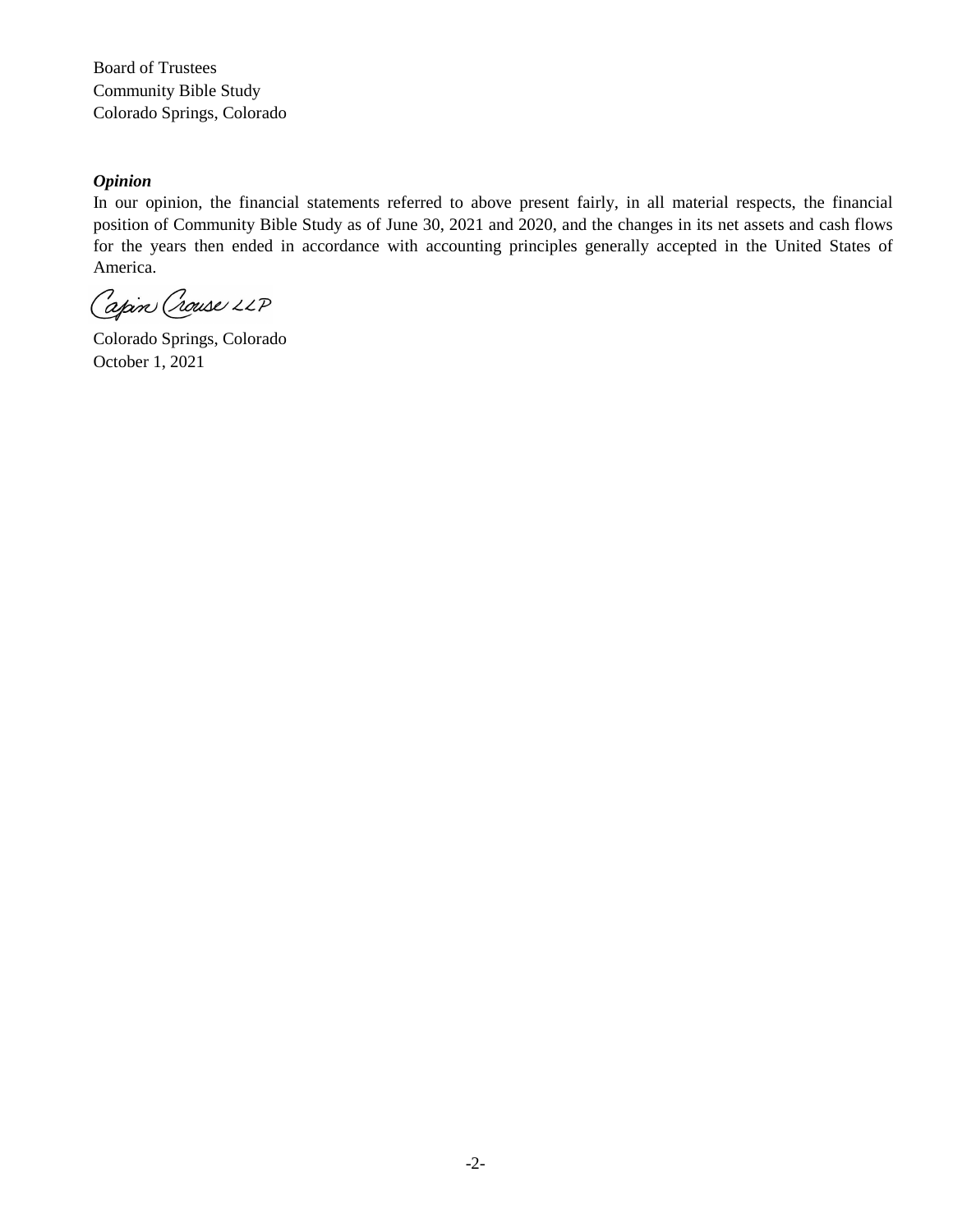### **Statements of Financial Position**

|                                             | June 30, |              |               |            |  |  |  |
|---------------------------------------------|----------|--------------|---------------|------------|--|--|--|
|                                             |          | 2021         |               | 2020       |  |  |  |
| <b>ASSETS:</b>                              |          |              |               |            |  |  |  |
| General cash and cash equivalents           | \$       | 11,298,979   | \$            | 8,430,857  |  |  |  |
| Class cash and cash equivalents             |          | 1,224,585    |               | 1,279,840  |  |  |  |
| Total cash and cash equivalents             |          | 12,523,564   |               | 9,710,697  |  |  |  |
| <b>Endowment investments</b>                |          | 100,109      |               |            |  |  |  |
| Inventory                                   |          | 128,389      |               | 63,313     |  |  |  |
| Prepaid expenses and other assets           |          | 102,060      |               | 122,544    |  |  |  |
| Beneficial interest in life estate          |          | 332,692      |               | 313,365    |  |  |  |
| Land, building, equipment, and software–net |          | 4,010,297    |               | 4,366,392  |  |  |  |
| <b>Total Assets</b>                         | -S       | 17, 197, 111 | $\mathcal{S}$ | 14,576,311 |  |  |  |
| <b>LIABILITIES AND NET ASSETS:</b>          |          |              |               |            |  |  |  |
| Liabilities:                                |          |              |               |            |  |  |  |
| Accounts payable and other liabilities      | \$       | 320,188      | \$            | 298,507    |  |  |  |
| Deferred revenue                            |          | 994,662      |               | 959,296    |  |  |  |
|                                             |          | 1,314,850    |               | 1,257,803  |  |  |  |
| Net assets:                                 |          |              |               |            |  |  |  |
| Without donor restrictions                  |          | 11,457,027   |               | 9,321,088  |  |  |  |
| With donor restrictions:                    |          | 4,425,234    |               | 3,997,420  |  |  |  |
|                                             |          | 15,882,261   |               | 13,318,508 |  |  |  |
|                                             |          |              |               |            |  |  |  |
| <b>Total Liabilities and Net Assets</b>     |          | 17, 197, 111 | S             | 14,576,311 |  |  |  |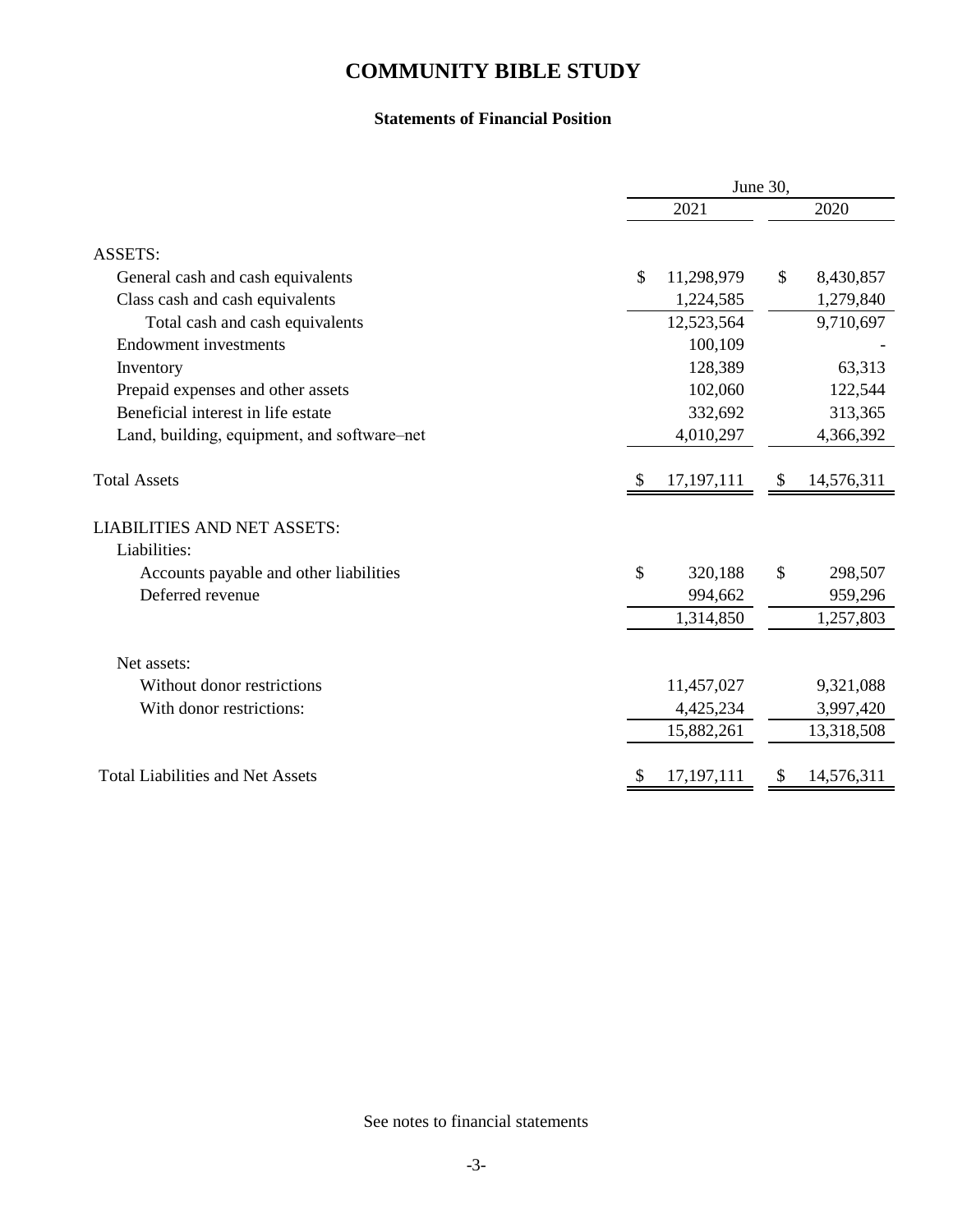### **Statements of Activities**

|                                  | Year Ended June 30, |                 |                 |                 |                 |                 |  |  |  |  |  |
|----------------------------------|---------------------|-----------------|-----------------|-----------------|-----------------|-----------------|--|--|--|--|--|
|                                  |                     | 2021            |                 |                 | 2020            |                 |  |  |  |  |  |
|                                  | Without Donor       | With Donor      |                 | Without Donor   | With Donor      |                 |  |  |  |  |  |
|                                  | Restrictions        | Restrictions    | Total           | Restrictions    | Restrictions    | Total           |  |  |  |  |  |
| <b>SUPPORT AND REVENUE:</b>      |                     |                 |                 |                 |                 |                 |  |  |  |  |  |
| Class and international          |                     |                 |                 |                 |                 |                 |  |  |  |  |  |
| contributions                    | 4,312,293<br>\$     | 2,268,702<br>\$ | 6,580,995<br>\$ | 4,077,651<br>\$ | 4,504,021<br>\$ | 8,581,672<br>\$ |  |  |  |  |  |
| Class registrations              | 2,160,543           |                 | 2,160,543       | 2,650,871       |                 | 2,650,871       |  |  |  |  |  |
| Operating contributions          | 1,258,844           | 215,420         | 1,474,264       | 1,281,651       | 189,179         | 1,470,830       |  |  |  |  |  |
| Government grant revenue         |                     |                 |                 | 532,700         |                 | 532,700         |  |  |  |  |  |
| Conferences and other income     | 121,636             | 109             | 121,745         | 174,200         |                 | 174,200         |  |  |  |  |  |
| <b>Total Support and Revenue</b> | 7,853,316           | 2,484,231       | 10,337,547      | 8,717,073       | 4,693,200       | 13,410,273      |  |  |  |  |  |
|                                  |                     |                 |                 |                 |                 |                 |  |  |  |  |  |
| <b>NET ASSETS RELEASED:</b>      |                     |                 |                 |                 |                 |                 |  |  |  |  |  |
| Purpose restrictions             | 2,056,417           | (2,056,417)     |                 | 4,724,899       | (4,724,899)     |                 |  |  |  |  |  |
| <b>EXPENSES:</b>                 |                     |                 |                 |                 |                 |                 |  |  |  |  |  |
| Program services:                |                     |                 |                 |                 |                 |                 |  |  |  |  |  |
| <b>Bible study classes</b>       | 3,800,718           |                 | 3,800,718       | 6,734,994       |                 | 6,734,994       |  |  |  |  |  |
| <b>International classes</b>     | 1,937,580           |                 | 1,937,580       | 2,524,186       |                 | 2,524,186       |  |  |  |  |  |
| Leadership conference/           |                     |                 |                 |                 |                 |                 |  |  |  |  |  |
| training                         | 774,531             |                 | 774,531         | 1,181,280       |                 | 1,181,280       |  |  |  |  |  |
| Other programs                   | 119,492             |                 | 119,492         | 185,919         |                 | 185,919         |  |  |  |  |  |
|                                  | 6,632,321           |                 | 6,632,321       | 10,626,379      |                 | 10,626,379      |  |  |  |  |  |
| Supporting activities:           |                     |                 |                 |                 |                 |                 |  |  |  |  |  |
| General and administrative       | 1,100,038           |                 | 1,100,038       | 1,137,455       |                 | 1,137,455       |  |  |  |  |  |
| Fund-raising                     | 41,435              |                 | 41,435          | 39,062          |                 | 39,062          |  |  |  |  |  |
| <b>Total Expenses</b>            | 7,773,794           |                 | 7,773,794       | 11,802,896      |                 | 11,802,896      |  |  |  |  |  |
|                                  |                     |                 |                 |                 |                 |                 |  |  |  |  |  |
| Change in Net Assets             | 2,135,939           | 427,814         | 2,563,753       | 1,639,076       | (31,699)        | 1,607,377       |  |  |  |  |  |
| Net Assets, Beginning of Year    | 9,321,088           | 3,997,420       | 13,318,508      | 7,682,012       | 4,029,119       | 11,711,131      |  |  |  |  |  |
| Net Assets, End of Year          | \$11,457,027        | \$4,425,234     | \$15,882,261    | 9,321,088<br>\$ | 3,997,420<br>S  | \$13,318,508    |  |  |  |  |  |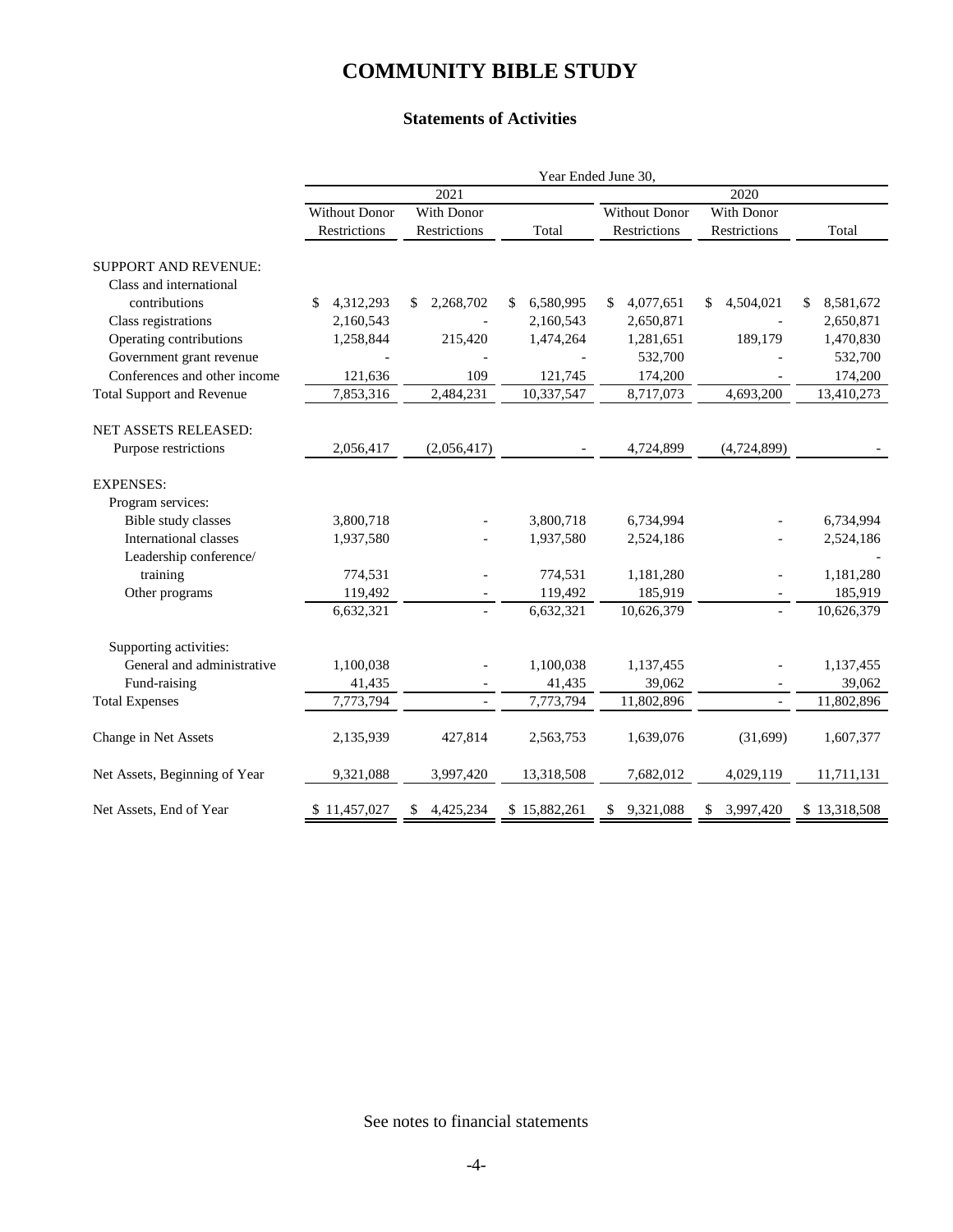### **Statement of Functional Expenses**

Year Ended June 30, 2021

|                                |            |                    |    |               |    | <b>Program Services</b> |                              |         |     |                              |    |                |    |                          |     |           |
|--------------------------------|------------|--------------------|----|---------------|----|-------------------------|------------------------------|---------|-----|------------------------------|----|----------------|----|--------------------------|-----|-----------|
|                                | Leadership |                    |    |               |    |                         |                              |         |     | <b>Supporting Activities</b> |    |                |    |                          |     |           |
|                                |            | <b>Bible Study</b> |    | International |    | Conference/             |                              | Other   |     | Total                        |    | General and    |    | Fund-                    |     | Total     |
|                                | Classes    |                    |    | Classes       |    | Training                | Program Services<br>Programs |         |     |                              |    | Administrative |    | Raising                  |     | Expenses  |
| Salaries and benefits          | \$         | 1,219,410          | \$ | 556,514       | \$ | 360,211                 | \$                           | 85,173  | \$. | 2,221,308                    | \$ | 485,475        | \$ | 21,439                   | \$. | 2,728,222 |
| Services and professional fees |            | 1,346,720          |    | 565,862       |    | 73,190                  |                              | 14,306  |     | 2,000,078                    |    | 321,050        |    | 6,093                    |     | 2,327,221 |
| Office and supplies            |            | 869,114            |    | 86,505        |    | 113,452                 |                              | 10,833  |     | 1,079,904                    |    | 122,498        |    | 10,988                   |     | 1,213,390 |
| Grants to others               |            |                    |    | 594,007       |    |                         |                              | 5,963   |     | 599,970                      |    | 307            |    | $\overline{\phantom{a}}$ |     | 600,277   |
| Depreciation and amortization  |            | 132,226            |    | 32,113        |    | 160,769                 |                              |         |     | 325,108                      |    | 120,130        |    | $\overline{\phantom{a}}$ |     | 445,238   |
| Occupancy                      |            | 216,821            |    | 18,998        |    | 57,876                  |                              | 1,698   |     | 295,393                      |    | 40,773         |    | 2,915                    |     | 339,081   |
| Travel and meals               |            | 16,427             |    | 83,581        |    | 9,033                   |                              | 1,519   |     | 110,560                      |    | 9,805          |    | $\overline{\phantom{a}}$ |     | 120,365   |
|                                |            | 3,800,718          | S  | 1,937,580     |    | 774,531                 |                              | 119,492 | S.  | 6,632,321                    |    | 1,100,038      |    | 41,435                   |     | 7,773,794 |
|                                |            |                    |    |               |    |                         |                              |         |     |                              |    |                |    |                          |     |           |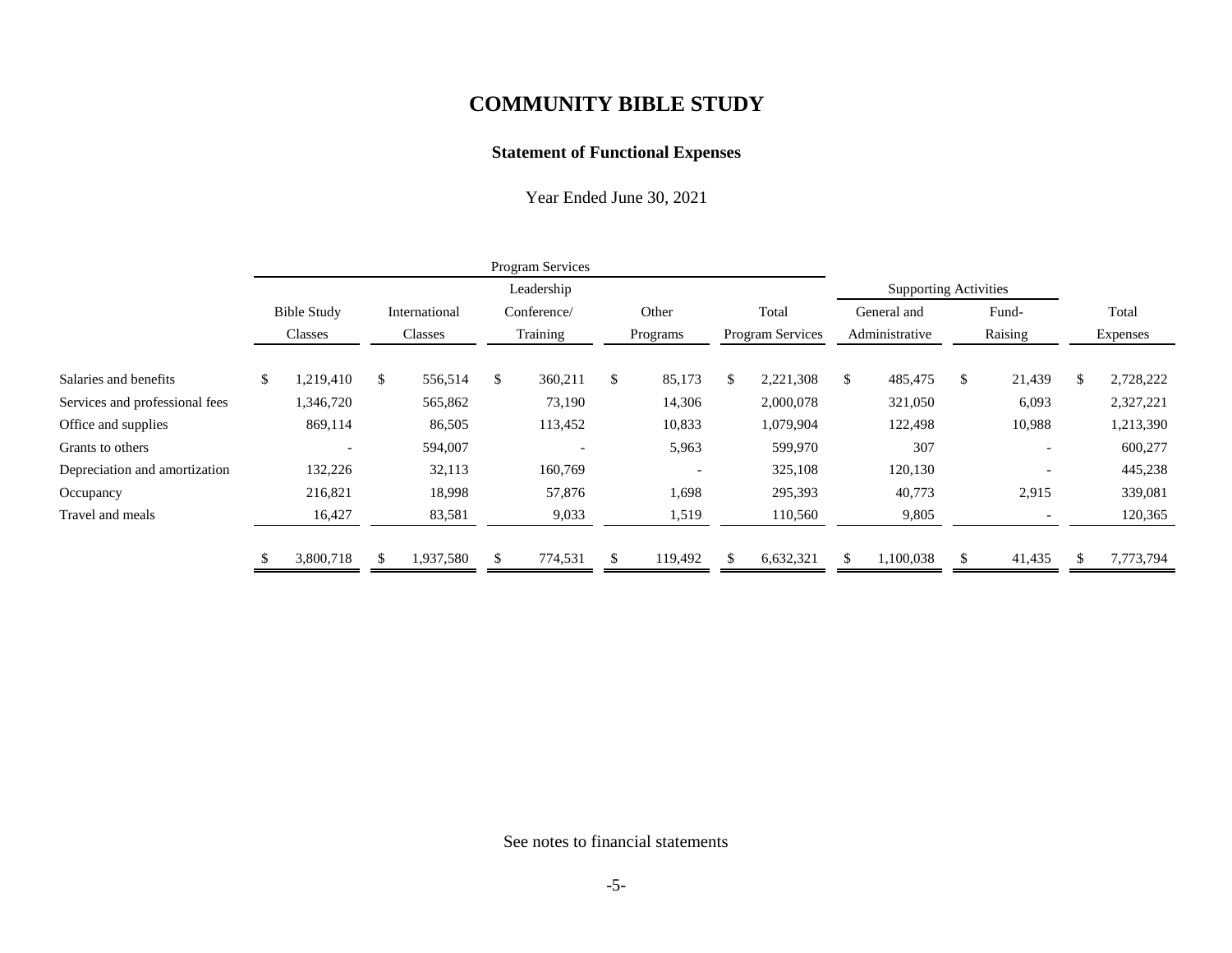### **Statement of Functional Expenses**

Year Ended June 30, 2020

|                                |               |                    |    |               |    | Program Services |     |          |                              |               |                          |               |                          |     |            |
|--------------------------------|---------------|--------------------|----|---------------|----|------------------|-----|----------|------------------------------|---------------|--------------------------|---------------|--------------------------|-----|------------|
|                                | Leadership    |                    |    |               |    |                  |     |          | <b>Supporting Activities</b> |               |                          |               |                          |     |            |
|                                |               | <b>Bible Study</b> |    | International |    | Conference/      |     | Other    | Total                        |               | General and              |               | Fund-                    |     | Total      |
|                                |               | Classes            |    | Classes       |    | Training         |     | Programs | <b>Program Services</b>      |               | Administrative           |               | Raising                  |     | Expenses   |
| Salaries and benefits          | <sup>\$</sup> | 1,498,171          | \$ | 614,306       | \$ | 397,618          | \$. | 83,001   | 2,593,096                    | <sup>\$</sup> | 519,706                  | <sup>\$</sup> | 20,423                   | \$. | 3,133,225  |
| Services and professional fees |               | 1,994,950          |    | 576,813       |    | 85,770           |     | 35,177   | 2,692,710                    |               | 280,378                  |               | 4,888                    |     | 2,977,976  |
| Office and supplies            |               | 1,929,331          |    | 83,614        |    | 89,746           |     | 9,352    | 2,112,043                    |               | 110,861                  |               | 10,736                   |     | 2,233,640  |
| Grants to others               |               |                    |    | 758,780       |    |                  |     | 6,056    | 764,836                      |               | $\overline{\phantom{a}}$ |               | $\overline{\phantom{a}}$ |     | 764,836    |
| Depreciation and amortization  |               | 131,439            |    | 31,922        |    | 159,813          |     |          | 323,174                      |               | 119,415                  |               | $\overline{\phantom{a}}$ |     | 442,589    |
| Occupancy                      |               | 1,013,477          |    | 19,907        |    | 76,323           |     | 1,756    | 1,111,463                    |               | 46,061                   |               | 3,015                    |     | 1,160,539  |
| Travel and meals               |               | 167,626            |    | 438,844       |    | 372,010          |     | 50,577   | 1,029,057                    |               | 61,034                   |               | $\overline{\phantom{a}}$ |     | 1,090,091  |
|                                |               | 6,734,994          |    | 2,524,186     |    | 181,280          |     | 185,919  | 10,626,379                   |               | 1,137,455                |               | 39,062                   |     | 11,802,896 |
|                                |               |                    |    |               |    |                  |     |          |                              |               |                          |               |                          |     |            |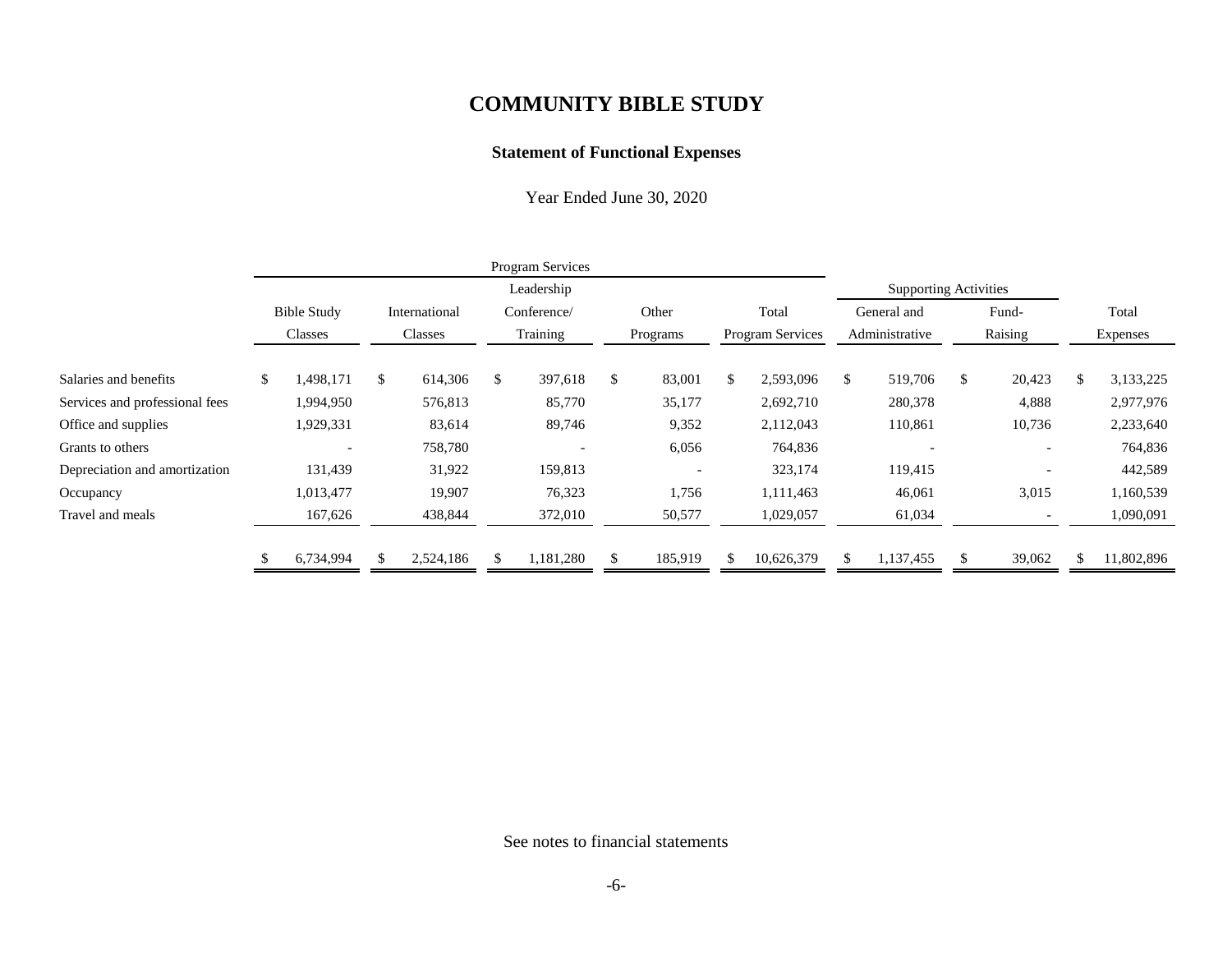### **Statements of Cash Flows**

|                                                                                           | Year Ended June 30, |            |    |            |  |  |  |
|-------------------------------------------------------------------------------------------|---------------------|------------|----|------------|--|--|--|
|                                                                                           |                     | 2021       |    | 2020       |  |  |  |
| <b>CASH FLOWS FROM OPERATING ACTIVITIES:</b>                                              |                     |            |    |            |  |  |  |
|                                                                                           | \$                  |            | \$ |            |  |  |  |
| Change in net assets                                                                      |                     | 2,563,753  |    | 1,607,377  |  |  |  |
| Adjustments to reconcile change in net assets                                             |                     |            |    |            |  |  |  |
| to net cash provided (used) by operating activities:                                      |                     |            |    |            |  |  |  |
| Depreciation and amortization                                                             |                     | 445,238    |    | 442,589    |  |  |  |
| Forgiveness of Paycheck Protection Program loan                                           |                     |            |    | (532,700)  |  |  |  |
| Contribution of endowment investments                                                     |                     | (100,000)  |    |            |  |  |  |
| Change in beneficial interest in life estate                                              |                     | (19, 327)  |    | (18,204)   |  |  |  |
| Changes in operating assets and liabilities:                                              |                     |            |    |            |  |  |  |
| Inventory                                                                                 |                     | (65,076)   |    | 41,378     |  |  |  |
| Prepaid expenses and other assets                                                         |                     | 20,484     |    | (14, 651)  |  |  |  |
| Accounts payable and other liabilities                                                    |                     | 21,681     |    | (328, 375) |  |  |  |
| Deferred revenue                                                                          |                     | 35,366     |    | (518, 857) |  |  |  |
| Net Cash Provided by Operating Activities                                                 |                     | 2,902,119  |    | 678,557    |  |  |  |
| CASH FLOWS FROM INVESTING ACTIVITIES:                                                     |                     |            |    |            |  |  |  |
| Purchase of endowment investments                                                         |                     | (100, 109) |    |            |  |  |  |
| Purchases of land, building, equipment, and software                                      |                     | (89, 143)  |    | (40,251)   |  |  |  |
| Net Cash Used by Investing Activities                                                     |                     | (189, 252) |    | (40,251)   |  |  |  |
| CASH FLOWS FROM FINANCING ACTIVITIES:                                                     |                     |            |    |            |  |  |  |
| Contribution of endowment investments                                                     |                     | 100,000    |    |            |  |  |  |
| Proceeds from Paycheck Protection Program Ioan                                            |                     |            |    | 532,700    |  |  |  |
| Net Cash Provided by Financing Activities                                                 |                     | 100,000    |    | 532,700    |  |  |  |
| Net Change in Cash and Cash Equivalents                                                   |                     | 2,812,867  |    | 1,171,006  |  |  |  |
| Total Cash and Cash Equivalents, Beginning of Year                                        |                     | 9,710,697  |    | 8,539,691  |  |  |  |
| Total Cash and Cash Equivalents, End of Year                                              | \$                  | 12,523,564 | \$ | 9,710,697  |  |  |  |
| CASH AND CASH EQUIVALENTS CONSISTS OF:                                                    |                     |            |    |            |  |  |  |
| General cash and cash equivalents                                                         | \$                  | 11,298,979 | \$ | 8,430,857  |  |  |  |
| Class cash and cash equivalents                                                           |                     | 1,224,585  |    | 1,279,840  |  |  |  |
|                                                                                           |                     |            |    |            |  |  |  |
|                                                                                           |                     | 12,523,564 | \$ | 9,710,697  |  |  |  |
| <b>NON-CASH TRANSACTION:</b><br>Recognize forgiveness of Paycheck Protection Program loan |                     |            |    | 532,700    |  |  |  |
|                                                                                           |                     |            |    |            |  |  |  |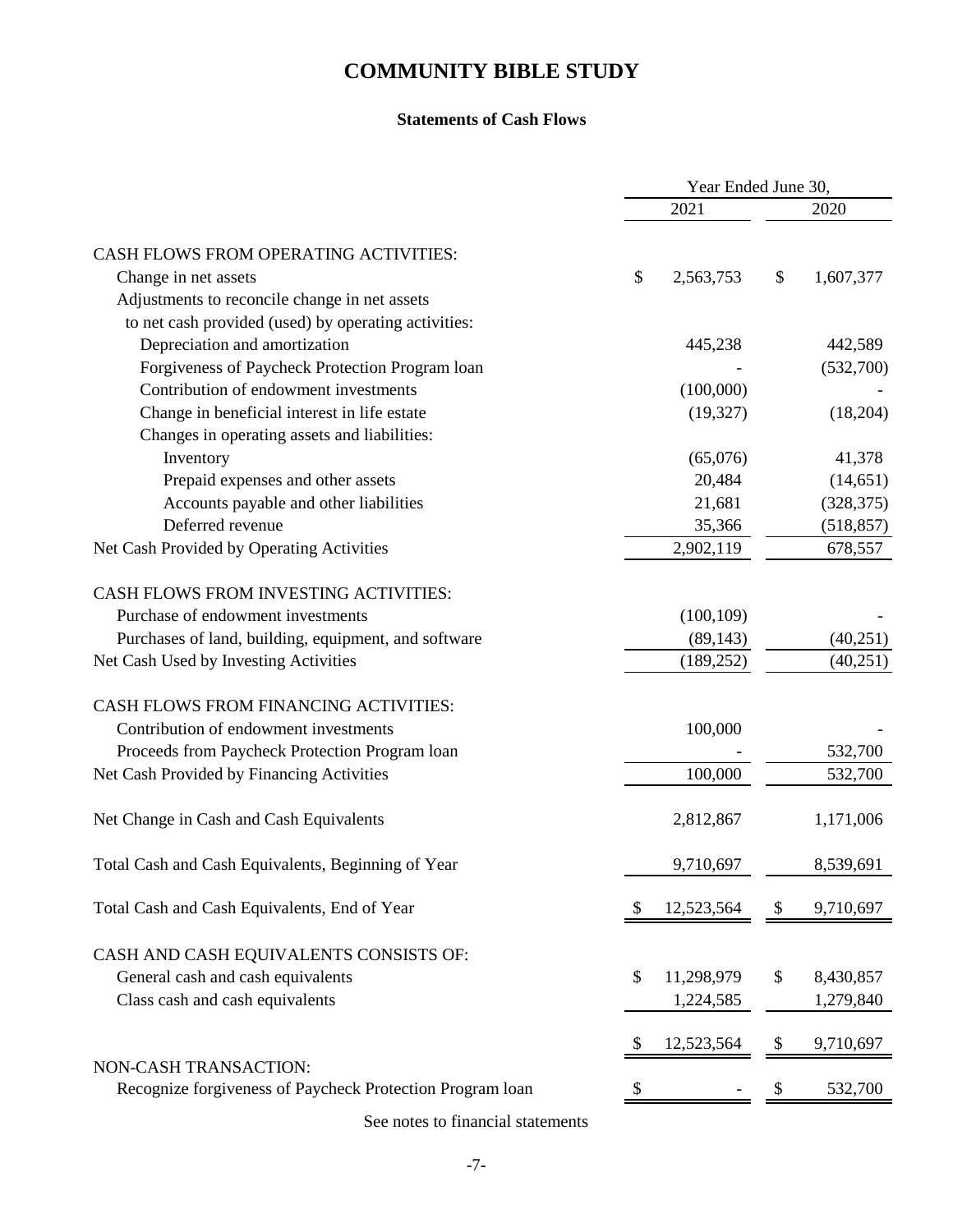### **Notes to Financial Statements**

June 30, 2021 and 2020

### 1. NATURE OF ORGANIZATION:

Community Bible Study (CBS), is a Virginia corporation, exempt from federal income taxes under Section 501(c)(3) of the Internal Revenue Code (IRC) and comparable state laws. However, CBS is subject to federal income tax on any unrelated business taxable income. In addition, CBS is not classified as a private foundation within the meaning of Section 509(a) of the IRC. Contributions are CBS' primary source of support and revenue.

The focus and purpose of the organization is to transform lives through the Word of God, by making disciples of the Lord Jesus Christ in our communities through caring, in-depth Bible studies, available to all. In addition to activities in the United States, it has established Bible study classes in approximately 121 countries and translated Bible study lessons into 76 languages. Globally, CBS has approximately 30,000 classes and over 615,000 participants, including almost 650 classes and about 80,000 participants in the United States. Volunteer national leadership teams initiate and monitor program policy for the organization. The Ministry Service Center located in Colorado Springs provides the support structure necessary to write, edit, print, record, translate, teach, and distribute Bible lesson materials as well as train and coordinate the local volunteer leadership teams for the classes.

CBS supports numerous international legal entities which carry out a common mission around the world providing training, funding, and other resources, including curricula. However, CBS has no direct ownership or control over these legal entities which operate independently and under the legal jurisdiction of the country or countries in which they reside. As a result, the financial statements of CBS do not include the financial position or results of operations of such entities.

### 2. SUMMARY OF SIGNIFICANT ACCOUNTING POLICIES:

CBS maintains its accounts and prepares its financial statements on the accrual basis of accounting in conformity with accounting principles generally accepted in the United States of America. The preparation of financial statements in conformity with accounting principles generally accepted in the United States of America requires management to make estimates and assumptions that affect the reported amounts of assets and liabilities, disclosures of any contingent assets and liabilities at the date of the financial statements, and the reported revenues and expenses during the reporting period. Actual results could differ from the estimates. The significant accounting policies followed are described below to enhance the usefulness of the financial statements to the reader.

#### GENERAL AND CLASS CASH AND CASH EQUIVALENTS

General and class cash and cash equivalents consist of cash and short-term, highly liquid investments with an original maturity term of generally three months or less. As of June 30, 2021 and 2020, cash and cash equivalents include approximately \$3,494,000 and \$3,485,000, respectively, in certificates of deposit, which are reported at cost. While the certificates of deposit have original maturities of greater than three months, management can withdraw the cash at any time without incurring a penalty. Accordingly, they have been classified as readily available cash equivalents.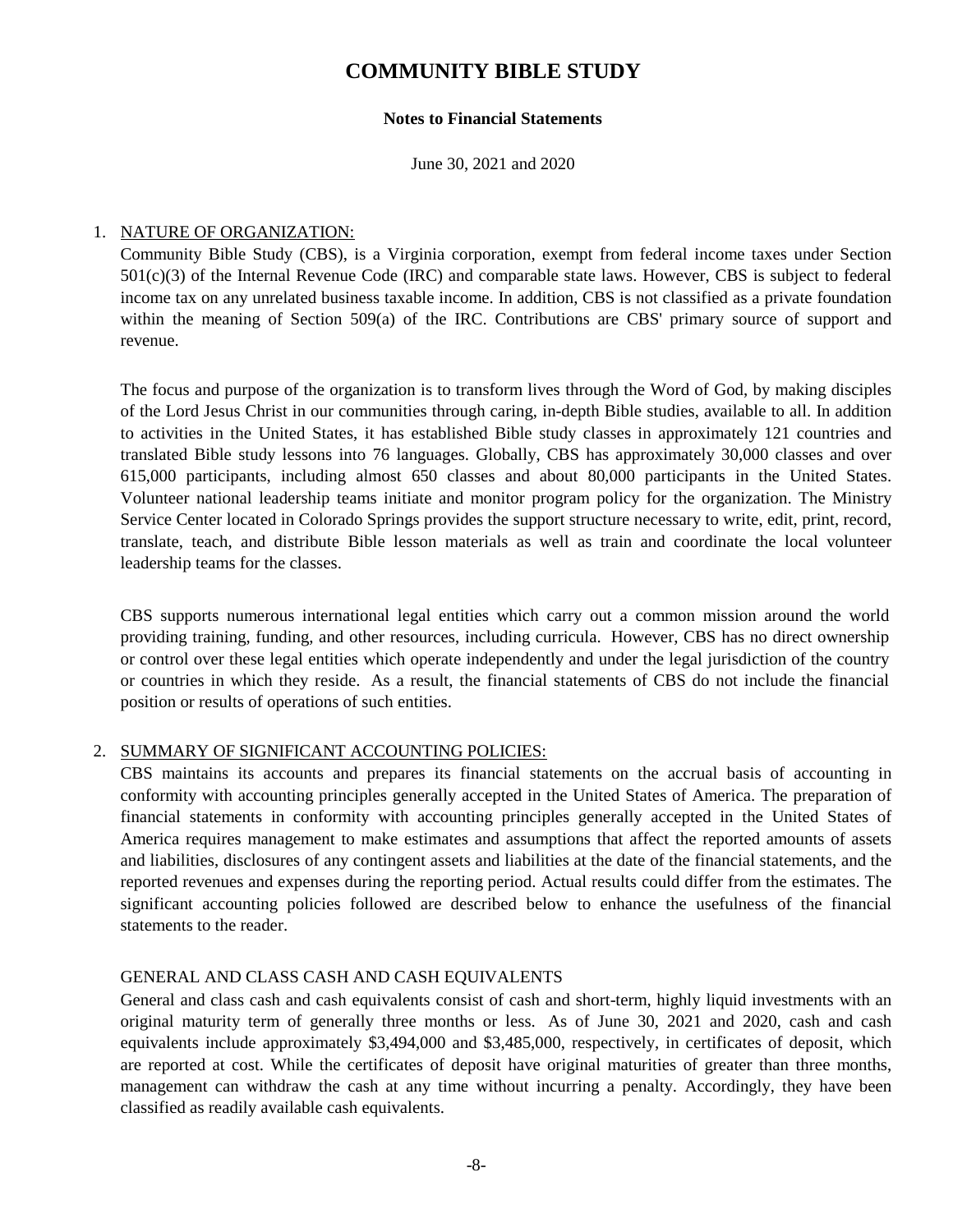### **Notes to Financial Statements**

June 30, 2021 and 2020

### 2. SUMMARY OF SIGNIFICANT ACCOUNTING POLICIES, continued:

#### GENERAL AND CLASS CASH AND CASH EQUIVALENTS, continued

The various cash accounts, at times, have exceeded federally insured limits. Cash and cash equivalents exceeded federally insured limits by approximately \$7,495,000 and \$4,800,000, as of June 30, 2021 and 2020, respectively. CBS has not experienced any losses on such accounts, and management believes it is not exposed to any significant credit risk on cash.

### ENDOWMENT INVESTMENTS

Endowment investments consist of mutual funds and are stated at fair value.

### **INVENTORY**

Inventory consists of books and is recorded at the lower of cost or net realizable value for the years ended June 30, 2021 and 2020. Inventory is used to support the Bible studies. Management periodically reviews the value of items in inventory and obsolete inventory. No allowance was recorded as of June 30, 2021 and 2020.

### BENEFICIAL INTEREST IN LIFE ESTATE

As of June 30, 2021 and 2020, the beneficial interest in life estate is an irrevocable agreement for a 50% remainderman interest in real estate, which is not trusteed by CBS. CBS' interest is measured at the estimated present value of future cash receipts, using approved life expectancy tables and a discount rate of 6.00%. The resulting actuarial change, and an increase in the asset, is recorded as contributions with donor restrictions in the statements of activities for the years ending June 30, 2021 and 2020.

### LAND, BUILDING, EQUIPMENT, AND SOFTWARE–NET

Land, building, equipment, and software are recorded at cost if purchased or fair value if contributed, and include improvements that significantly add to utility or extend useful lives. Costs of maintenance and repairs are charged to expense as incurred. Depreciation and amortization is initiated once the asset is placed in service, which is determined once the asset is being used in operations. Depreciation and amortization expense is recorded using the straight-line method over the estimated useful lives, which range from four to forty years. When depreciable assets are disposed of, the cost and related accumulated depreciation are removed from the accounts, and any gain or loss is included in support and revenue for the period. Purchases in excess of \$1,500 are capitalized.

Capitalization of software development costs begins with costs incurred during the application development stage for software programs to be used solely to meet CBS' internal needs and ends when all substantial testing has been completed. Capitalization costs include third-party development, software purchase costs, and travel costs related to development work.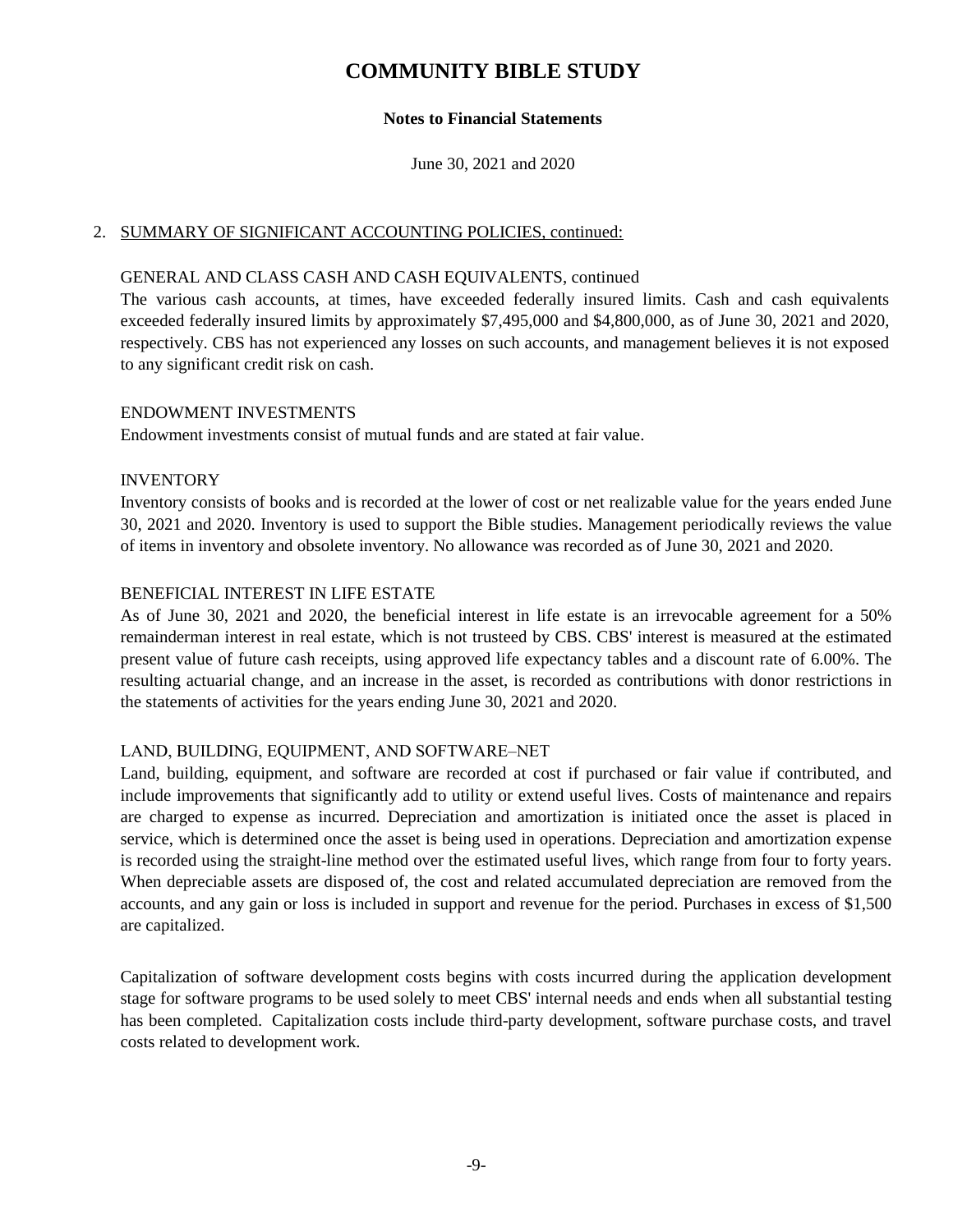#### **Notes to Financial Statements**

June 30, 2021 and 2020

### 2. SUMMARY OF SIGNIFICANT ACCOUNTING POLICIES, continued:

#### CLASSES OF NET ASSETS

The net assets of CBS are reported in the following classes:

*Net assets without donor restrictions* are currently available at the discretion of the board for use in CBS' operations and those resources invested in land, building, equipment, and software–net. Board designated amounts remain unrestricted and are amounts set aside for specific purposes identified by the trustees. Board designated amounts can only be used for these purposes unless they are formally released from the designation through a board resolution.

Board designations are as follows:

|                     |    | June 30, |      |         |  |  |  |  |  |
|---------------------|----|----------|------|---------|--|--|--|--|--|
|                     |    |          | 2020 |         |  |  |  |  |  |
| Building reserve    | \$ | 375,599  | \$   | 322,012 |  |  |  |  |  |
| Contingency reserve |    | 250,000  |      | 250,000 |  |  |  |  |  |
| Ezekiel 34 reserve  |    | 15,920   |      | 56,143  |  |  |  |  |  |
|                     | \$ | 641,519  | S    | 628,155 |  |  |  |  |  |

*Net assets with donor restrictions* include resources restricted by donors primarily for use with certain projects and time restrictions related to the beneficial interest in life estate. These also include donor restrictions requiring net assets to be maintained in perpetuity. Net assets with donor restrictions include amounts received with donor restrictions requiring the original gifts to be maintained in perpetuity. The income from these endowments is restricted until appropriated for use through the spending policy. The disclosures required by the Reporting Endowment Funds topic of the Financial Accounting Standards Board (FASB) Accounting Standards Codification (ASC) have not been included in these financial statements due to immateriality.

### SUPPORT AND REVENUE

Contributions are recorded when made, which may be when cash and other assets are received or when unconditionally promised. CBS reports gifts of cash and other assets as restricted support if they are received with donor stipulations that limit the use of the donated assets. When a donor restriction expires, that is, when a stipulated time restriction ends or purpose restriction is satisfied, net assets with donor restrictions are reclassified to net assets without donor restrictions and reported in the statements of activities as net assets released from restrictions.

CBS has adopted the simultaneous release option for funds received through conditional grants. Therefore, all conditional grants received for which CBS has met the barriers for revenue recognition have been treated as grants without donor restrictions in the statements of activities.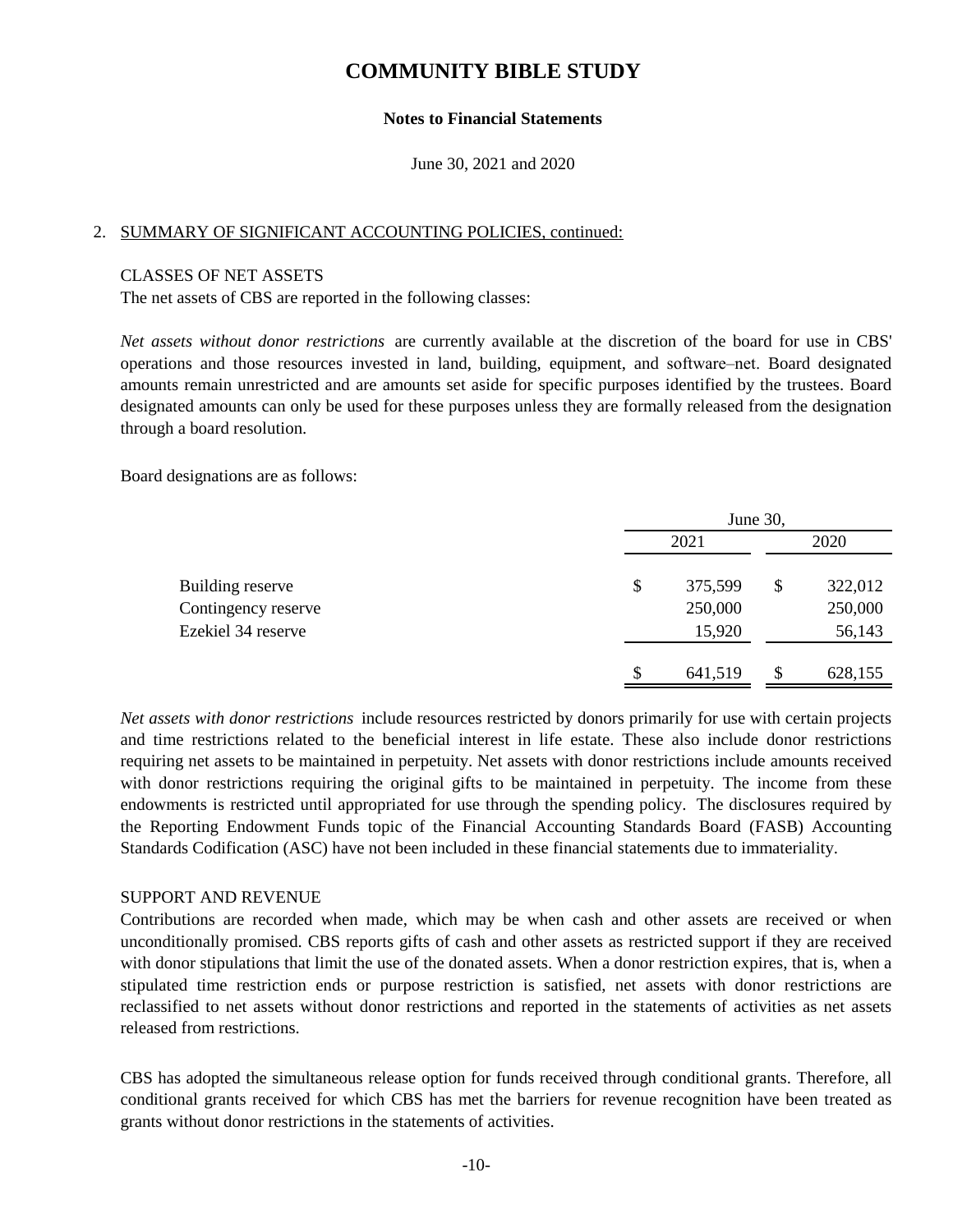#### **Notes to Financial Statements**

June 30, 2021 and 2020

### 2. SUMMARY OF SIGNIFICANT ACCOUNTING POLICIES, continued:

#### SUPPORT AND REVENUE, continued

Class registration fees income is recorded in the reporting period in which the classes are delivered. Any amounts received in advance of the annual class startup, are recorded as deferred revenue.

Conferences and other income are recognized when earned or when the conference begins and consists of conference fees and investment income. Any conference fee income received prior to the start of the conference is recorded as deferred revenue.

### FUNCTIONAL ALLOCATION OF EXPENSES

The statements of functional expenses report certain categories of expenses that are attributable to program support of CBS. These expenses include depreciation, amortization, and occupancy, which are allocated based on square footage of occupancy. Costs of other categories are allocated based on the estimated amount of time and effort.

Program expenses of CBS include amounts spent to further the ministry through Bible study classes, conferences and trainings, international classes, and other programs.

### ADOPTION OF RECENTLY ISSUED PRONOUNCEMENTS

In 2018, the FASB issued Accounting Standards Update (ASU) 2018-08, *Clarifying the Scope and the Accounting Guidance for Contributions Received and Contributions Made* . CBS adopted the provisions of this new standard during the year ended June 30, 2021 as a provider organization. This new standard provides guidance on determining whether transactions should be accounted for as an exchange transaction or a grant and whether a contribution should be recorded as conditional or unconditional. This standard did not have a material impact on the presentation of the June 30, 2021 financial statements and had no effect on change in net assets or net assets in total.

In 2014, the FASB issued ASU No. 2014-09, *Revenue from Contracts with Customers* (Topic 606 of the FASB ASC). CBS adopted the provisions of this new standard during the year ended June 30, 2021. The new standard applies to exchange transactions with customers (students) that are bound by contracts or similar arrangements and establishes a performance obligation approach to revenue recognition. Adoption of this standard had no effect on change in net assets or net assets in total.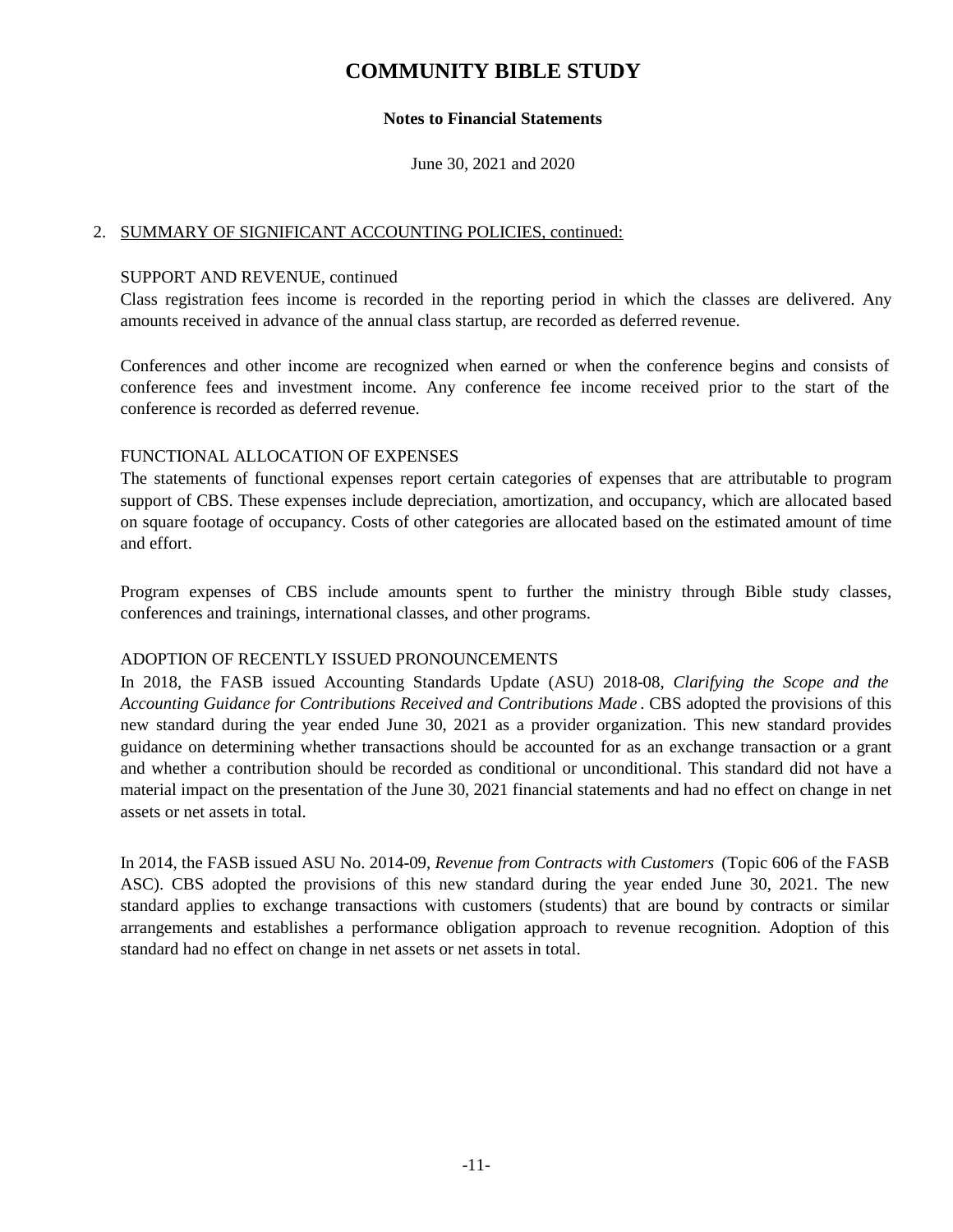### **Notes to Financial Statements**

June 30, 2021 and 2020

### 3. LIQUIDITY AND FUNDS AVAILABLE:

The following table reflects CBS' financial assets as of June 30, 2021 and 2020, reduced by amounts not available for general expenditure within one year. Financial assets are considered unavailable when illiquid or not convertible to cash within one year.

|                                                                        |    | 2021        |              | 2020        |
|------------------------------------------------------------------------|----|-------------|--------------|-------------|
| Financial assets:                                                      |    |             |              |             |
| General cash and cash equivalents                                      | \$ | 11,298,979  | $\mathbb{S}$ | 8,430,857   |
| Class cash and cash equivalents                                        |    | 1,224,585   |              | 1,279,840   |
| Endowment investments                                                  |    | 100,109     |              |             |
| Financial assets, at year-end                                          |    | 12,623,673  |              | 9,710,697   |
| Less those unavailable for general expenditure within one year due to: |    |             |              |             |
| Net assets with donor restrictions not expected to be spent            |    |             |              |             |
| within one year                                                        |    | (1,841,886) |              | (2,868,993) |
| Net assets with donor restrictions in perpetuity                       |    | (100, 109)  |              |             |
| Board designated amounts                                               |    | (641, 519)  |              | (628, 155)  |
|                                                                        | \$ | 10,040,159  | \$           | 6,213,549   |

CBS structures its financial assets to be available as its general expenditures, liabilities, and other obligations come due. Management monitors cash flows closely through monthly reviews and semi-annual board meetings. At the discretion of the board and through official action of the board, management may use designated funds listed above as needed. CBS also has a line of credit in the amount of \$300,000, which it could draw upon as needed.

#### 4. FAIR VALUE MEASUREMENTS:

The Fair Value Measurements and Disclosure Topic of the FASB ASC establishes a fair value hierarchy that prioritizes the inputs to valuation techniques used to measure fair value. This hierarchy consists of three broad levels: Level 1 inputs consist of unadjusted quoted prices in active markets for identical assets and have the highest priority. Level 2 inputs consist of unadjusted quoted prices in active markets for assets similar in nature that are not actually readily determinable. Level 3 inputs are based on other observable inputs and have the lowest priority. When available, CBS measures fair value using Level 1 inputs because they generally provide the most reliable evidence of fair value. Level 3 inputs are only used when Level 1 or Level 2 inputs are not available.

The beneficial interest in life estate is reported at fair value based on observable inputs other than quoted prices included in Level 1 and thus is based on appraisals and market comparisons of similar properties, which is Level 2 of the fair value hierarchy established under The Fair Value Measurements and Disclosure Topic of the FASB ASC . Endowment investments fair values for mutual funds are determined by quoted market prices in active markets for identical assets, which is Level 1 of the hierarchy.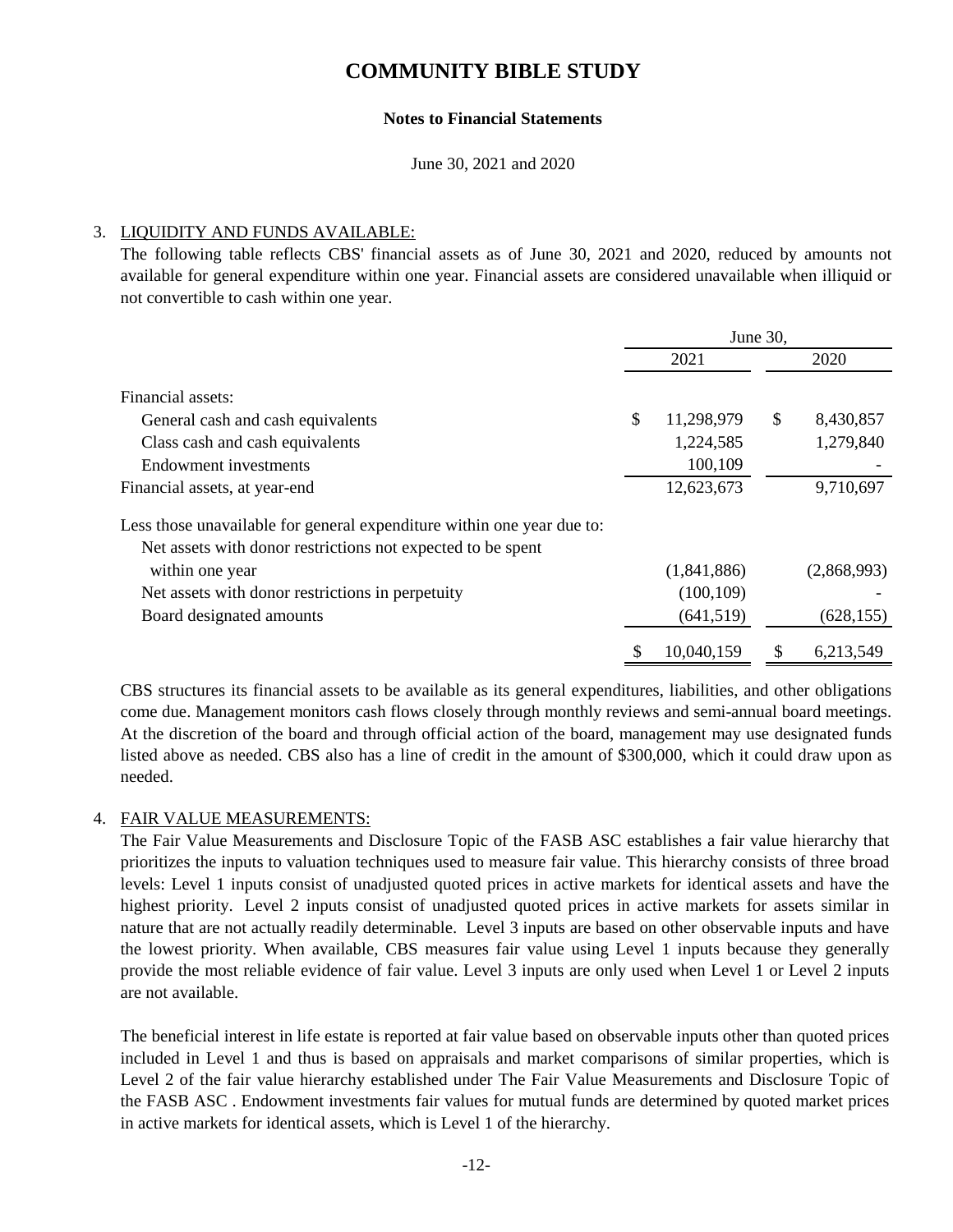### **Notes to Financial Statements**

June 30, 2021 and 2020

### 5. LAND, BUILDING, EQUIPMENT, AND SOFTWARE–NET:

Land, building, equipment, and software–net consist of:

|                                             |    | June 30,    |      |             |  |  |  |  |  |
|---------------------------------------------|----|-------------|------|-------------|--|--|--|--|--|
|                                             |    |             | 2020 |             |  |  |  |  |  |
|                                             |    |             |      |             |  |  |  |  |  |
| Land and improvements                       | \$ | 618,153     | \$   | 618,153     |  |  |  |  |  |
| Building and improvements                   |    | 4,350,985   |      | 4,350,985   |  |  |  |  |  |
| Furniture and fixtures                      |    | 302,010     |      | 302,010     |  |  |  |  |  |
| Software development costs - FISHER project |    | 1,568,044   |      | 1,568,044   |  |  |  |  |  |
| Software development costs – other          |    | 891,738     |      | 864,147     |  |  |  |  |  |
| Office and general equipment                |    | 93,683      |      | 93,683      |  |  |  |  |  |
|                                             |    | 7,824,613   |      | 7,797,022   |  |  |  |  |  |
| Accumulated depreciation and amortization   |    | (3,875,689) |      | (3,430,630) |  |  |  |  |  |
|                                             |    | 3,948,924   |      | 4,366,392   |  |  |  |  |  |
| Projects in progress                        |    | 61,373      |      |             |  |  |  |  |  |
|                                             |    | 4,010,297   |      | 4,366,392   |  |  |  |  |  |

### 6. NET ASSETS WITH DONOR RESTRICTIONS:

Net assets with donor restrictions consist of:

|                                                     | June 30, |           |    |           |  |
|-----------------------------------------------------|----------|-----------|----|-----------|--|
|                                                     | 2021     |           |    | 2020      |  |
| Restricted by purpose or time:                      |          |           |    |           |  |
| International regions                               | \$       | 1,479,530 | \$ | 1,361,753 |  |
| Class operations                                    |          | 1,151,962 |    | 1,214,260 |  |
| Ambassador projects                                 |          | 462,680   |    | 390,500   |  |
| National children's fund                            |          | 439,849   |    | 349,210   |  |
| Time restricted: beneficial interest in life estate |          | 332,692   |    | 313,365   |  |
| In-prison program                                   |          | 303,654   |    | 287,760   |  |
| Student ministries and other projects               |          | 87,865    |    | 31,844    |  |
| International children's fund                       |          | 66,893    |    | 48,728    |  |
|                                                     |          | 4,325,125 |    | 3,997,420 |  |
| Restricted in perpetuity                            |          | 100,109   |    |           |  |
|                                                     |          | 4,425,234 | S  | 3,997,420 |  |